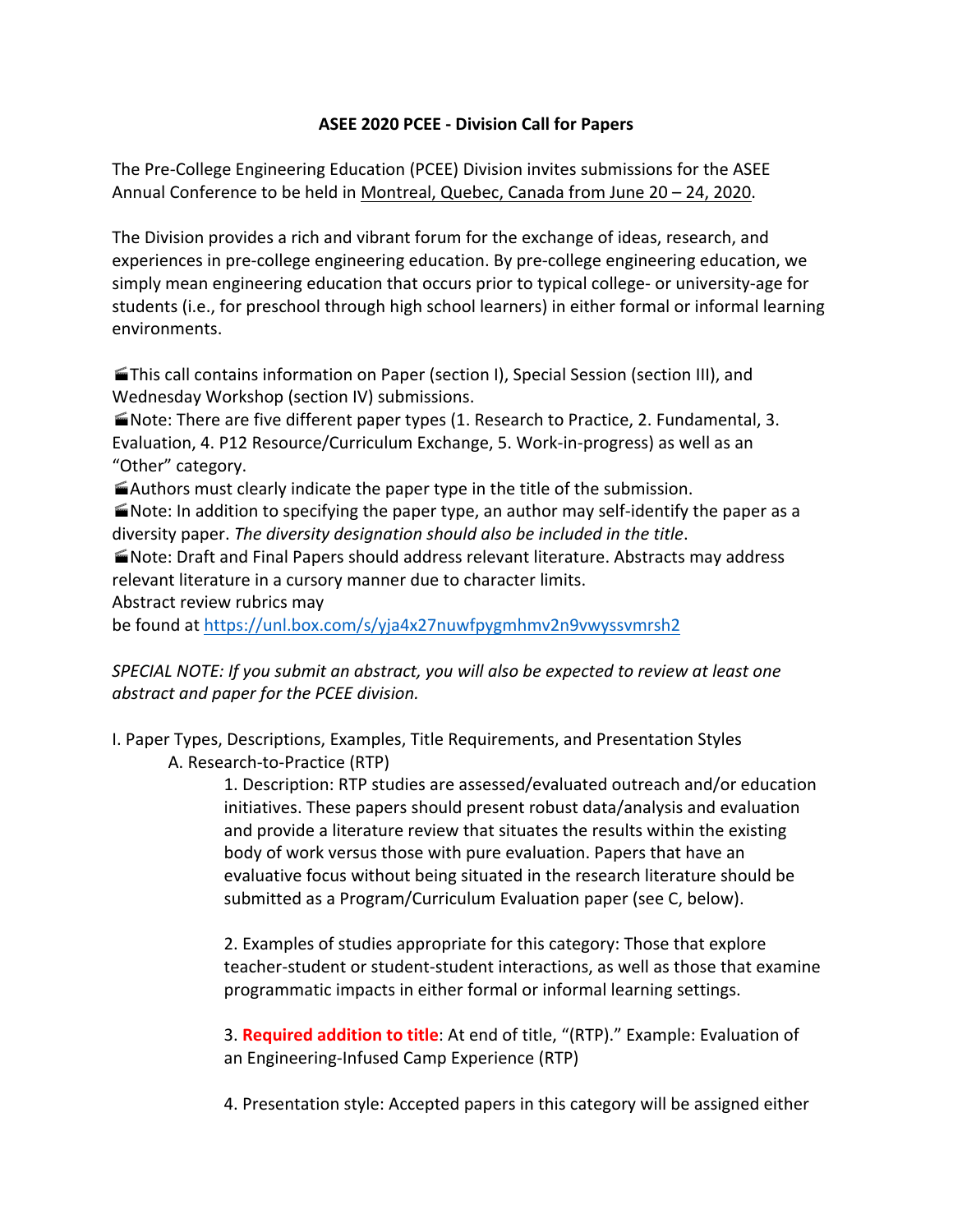as an oral presentation during a themed session OR as a poster during a 90minute poster session.

B. Fundamental Research in Pre-College Engineering Education

1. Description: Fundamental research studies add to foundational knowledge in P12 engineering education about students, teachers, materials, settings and more. Studies in this category do not focus on a (particular) intervention and the impacts of its outcome, but instead add to our understanding of underlying phenomena and ideas.

2. Examples of studies appropriate for this category include: studying the relationship between children's planning and final artifacts, elementary teachers' perspectives on engineering or aspects of the engineering design process, and students' uses of mathematical modeling in a design task.

3. Required addition to title: At end of title, "(Fundamental)." Example: Brainstorming Strategies among Upper Elementary Students (Fundamental)

4. Presentation style: Accepted papers in this category will either be assigned as an oral presentation during a themed session OR as a poster during a 90minute poster session.

## C. Evaluation of Programs/Curricula

1. Description: Papers in this category share details of implementation and evaluation results of a (particular) program or curriculum. Papers in this category do not address a research question but rather share rich, detailed implementation information and robust evidence and data related to successes and challenges for the program/curriculum.

2. Examples might include a district level implementation of 5th grade engineering activities or a city wide informal robotics competition.

3. **Required addition to title**: At end of title, "(Evaluation)." Example: Evaluation of a Program to Enhance Teacher Understanding of Engineering Habits of Mind (Evaluation)

4. Presentation style: Accepted papers in this category will either be assigned as an oral presentation, a themed session OR as a poster during a 90-minute poster session.

## D. P12 Resource/Curriculum Exchange

1. Description: Resources presented in the P12 Resource/Curriculum Exchange can be a lesson, instructional approach, tools or activity examples that describe how to incorporate engineering into the P12 learning environment.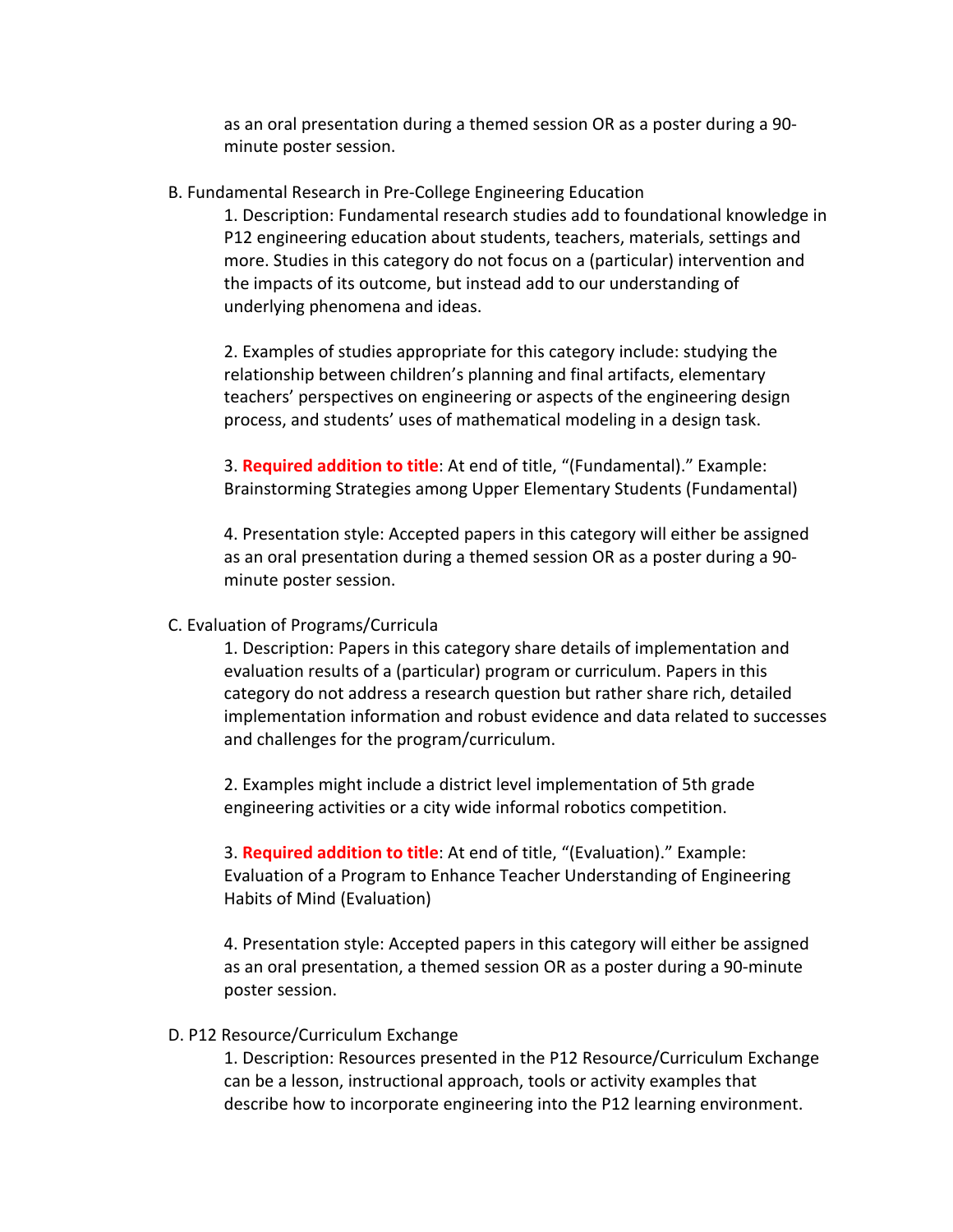Abstract submissions to the P12 Exchange should include a brief description of your program (approximately 100 words or less) and a description of the activity, instructional approach or curriculum (grade level, learning goals, materials, time, and procedure) you are proposing to share during a special session. Paper submissions will be the one to two-page handout that you plan to distribute at the session that includes a specific activity as well as your contact information and any additional links or resources.

2. Examples: Please see the 2018 Curriculum Exchange Session for examples: 

https://www.asee.org/public/conferences/106/registration/view\_session?sessi on\_id=9641

3. **Required addition to title**: At end of title, "(Resource Exchange)." Example: Squishy Circuits in Engineering Design (Resource Exchange)

4. Presentation style: Accepted abstracts in this category will be presented in a round table format at a special session. A 1-to-2-page handout to be distributed at the exchange should be submitted in lieu of a paper. This handout should summarize the curriculum, the target grade level(s), and your contact information.

#### E. Work in Progress

1. Description: Work in Progress papers should describe an innovative study or program for which only preliminary data and results are available. Abstracts follow normal abstract procedures, however full papers must be no more than 5 pages. Papers over 5 pages will be rejected.

2. Examples might include a pilot campus summer workshop conducted as a prototype/basis for a large project proposed to a funder, or the first year summary of a large project already funded yet without full evaluation results collected and analyzed.

3. **Required addition to title**: At end of title, "(Work in Progress)." Example: Development of a Service Learning Engineering Design Program (Work in Progress)

4. Presentation style: Accepted abstracts in this category will ONLY be presented as a poster during a 90-minute poster session.

#### F. Other

1. Description: Authors are invited and encouraged to submit other ideas that may be of interest to the PCEE Division, but it is strongly recommended that you propose ideas to the Program Chair (aseek12programchairs@gmail.com)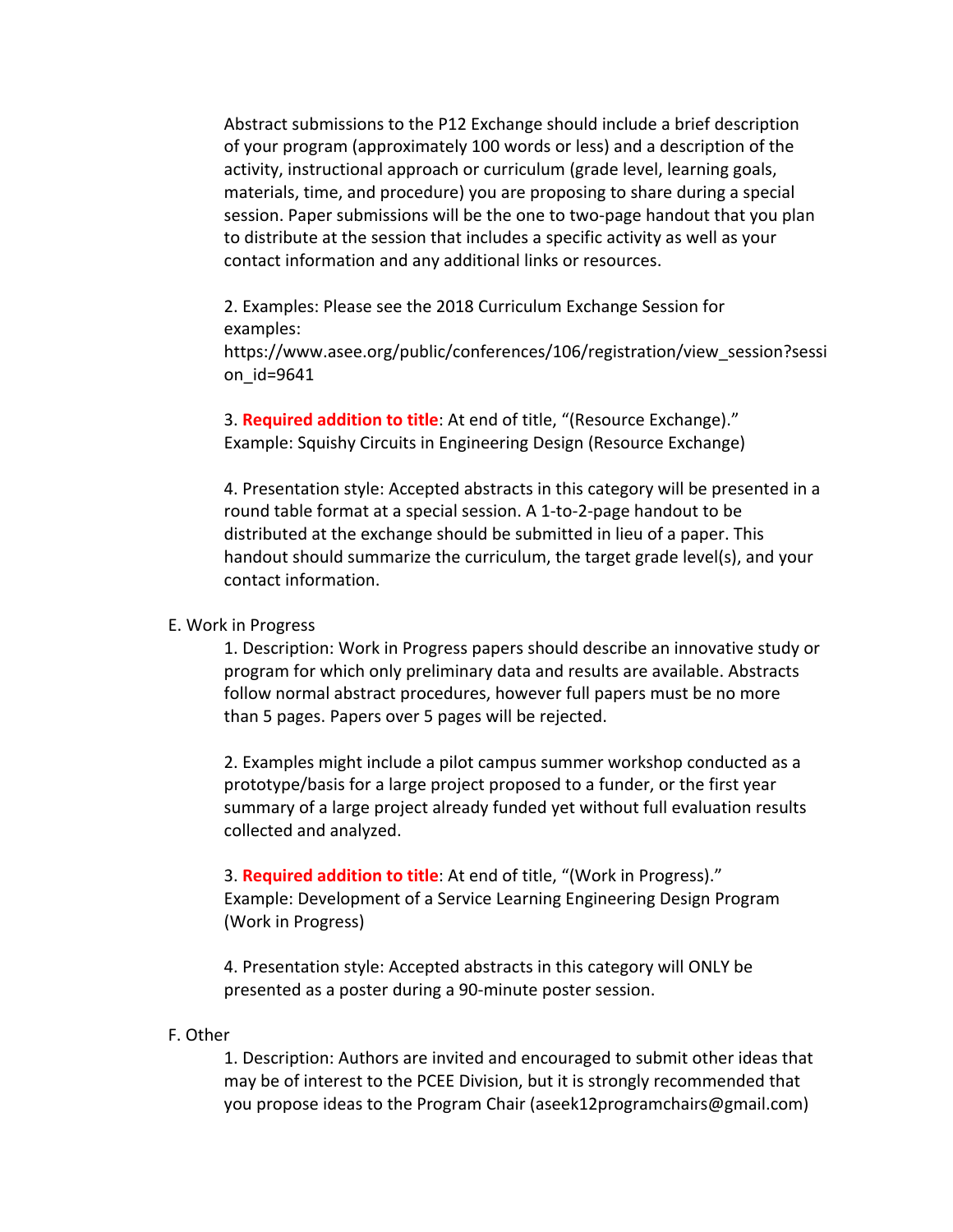prior to submitting an abstract so that the chair can identify appropriate reviewers.

2. Examples: A literature review on or theoretical argument about a particular pre-college engineering education topic.

3. **Required addition to title**: At end of title, "(Other)." Example: Theoretical Insights on Engineering Education Policy (Other)

4. Presentation style: Accepted papers in this category will either be assigned as an oral presentation, a themed session OR as a poster during a 90-minute poster session.

#### II. Preparing Your Abstract for Submission

#### A. Checklist

 $\Box$  Title/Category: In parentheses, indicate the category (of the submission) at the end of the abstract's title. (See examples in each Paper category, above.) □ Length: Abstracts should be  $250 - 500$  words long.

 $\Box$  Content: Abstracts should provide sufficient description of the research question, program details, observations, and (preliminary) results. It should not include citations.

 $\Box$  Format: PLEASE refer to the Author's Kit for guidance on formatting your abstract.

Do not use formats from other conferences, such as AERA and FIE.

**□ Blind review**: Reviewers must be able to conduct a blind review of your abstract and paper.

 $\Box$  Please use a pseudonym or placeholder for institutional, department, and other identifying names. (e.g., University of  $\rule{1em}{0.15mm}$ )

**□** Do not use identifying information, such as last names, in the file name (e.g., please use something such as ASEE16 K12abstract.pdf)

#### B. Tips:

Review past ASEE proceedings and other literature sources to identify previous work in your area. By doing so, you may also find information and instruments that may be helpful in conducting and assessing your work.

Need help? Please contact the PCEE Division Program Chair, Andrea C. Burrows, Andrea.Burrows@uwyo.edu, if you have any questions or require more information.

## III. Special Session Submissions

A. If you wish to organize a Special Session through the PCEE Division, please request a Special Session Proposal form and submit it to the Division's Program Chair